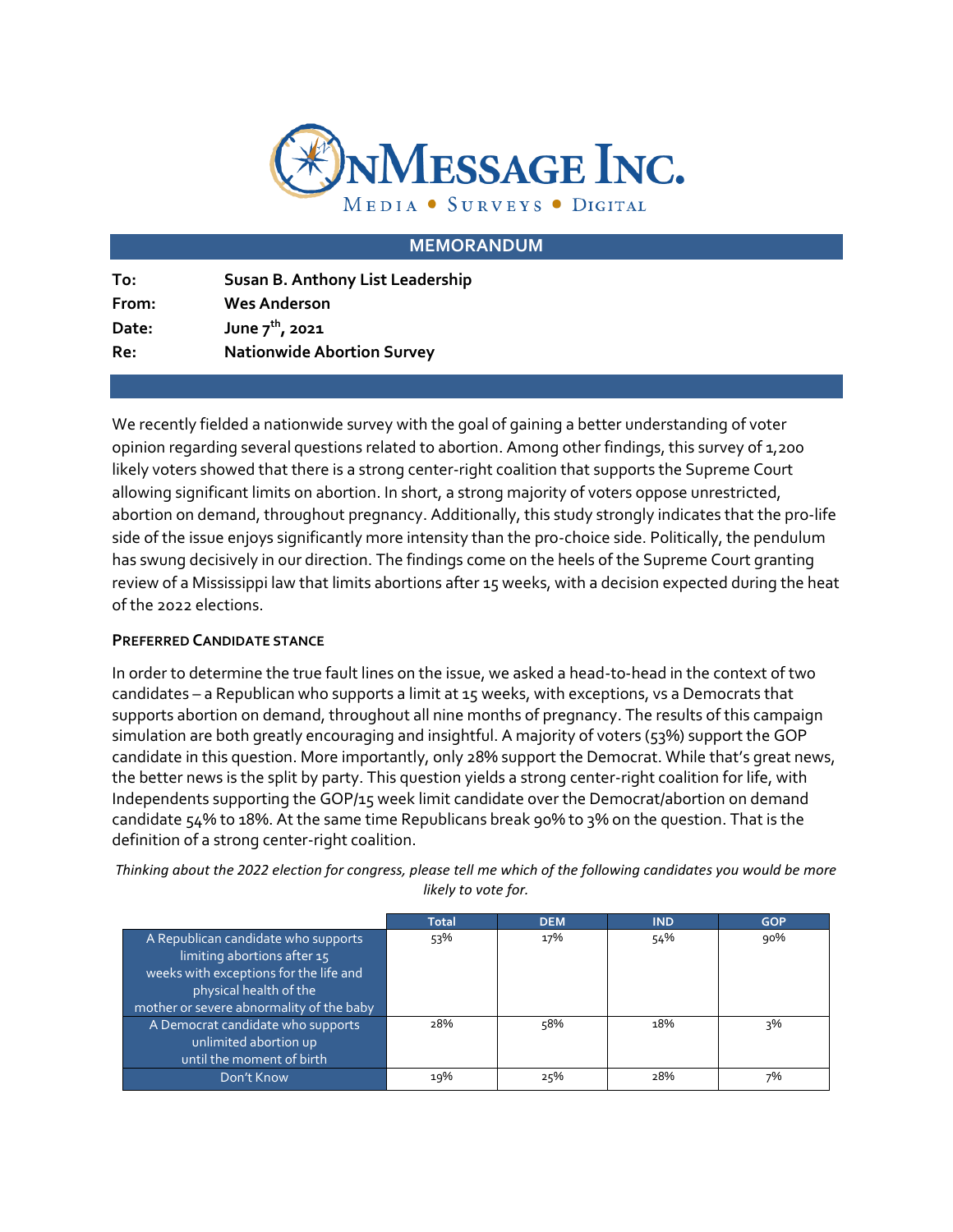We also asked likely voters how important the issue of abortion was to deciding their vote and the enthusiasm is on our side. Forty-three percent of Pro-Life voters identified abortion as being very important (10 on a 1-10 importance scale) in deciding their vote for an elected official while only 29% of pro-choice voters said the same.

## **15 WEEK ABORTION LIMIT**

In addition to the head-to-head campaign simulation question mentioned above, we asked about support or opposition to a 15 week limit without partisan candidates attached. We found that several factors drive favorability of a 15 week limit far more than any other messages and again reveal a strong center-right consensus. Among them are the unborn child's capacity to feel pain and the presence of a heartbeat at 15 weeks. Additionally, the heightened physical risks to the mother after 15 weeks also tested well.

*Knowing the following, are you more or less likely to support the proposed 15 week limit?*

*By 15 weeks, an unborn child has the capacity to feel pain.* 

|                    | <b>Total</b> | <b>DEM</b> | <b>IND</b> | <b>GOP</b> |
|--------------------|--------------|------------|------------|------------|
| <b>More Likely</b> | 55%          | 35%        | 48%        | 80%        |
| <b>Less Likely</b> | 26%          | 40%        | 26%        | 11%        |

*By 15 weeks an unborn child has a beating heart, can move around in the womb, can close his or her fingers, can start to make sucking motions and hiccup, and senses stimulation from outside the womb.*

|                    | <b>Total</b> | <b>DEM</b> | IND | <b>GOP</b> |
|--------------------|--------------|------------|-----|------------|
| <b>More Likely</b> | 53%          | 34%        | 48% | 76%        |
| <b>Less Likely</b> | 27%          | 40%        | 28% | 16%        |

*Abortion carries signific physical and psychological risks to the mother, and these risks increase with late abortions.* 

|                    | <b>Total</b> | <b>DEM</b> | IND | <b>GOP</b> |
|--------------------|--------------|------------|-----|------------|
| <b>More Likely</b> | 52%          | 35%        | 46% | 73%        |
| <b>Less Likely</b> | 29%          | 42%        | 29% | 15%        |

#### **CONCLUSION**

These results clearly demonstrate that a majority of voters reject abortion on demand throughout pregnancy. Moreover, while the issue of abortion is a stronger motivator in deciding one's vote for Republicans, even Independent voters side with the pro-life side of the argument, creating a strong center-right coalition. On top of this, when voters are reminded that at the 15 week mark the child can feel pain, shows significant signs of development and the risk to the mother greatly increases, our support only grows. Taken as a whole this survey shows broad support for limiting abortions after 15 weeks of pregnancy.

## **METHODOLOGY**

*This nationwide survey was conducted by OnMessage Inc. Telephone interviews were conducted on May 25-27, 2021. This survey consists of 1200 likely general election voters and was stratified to reflect historical voter trends. The margin of error for this survey is +/- 2.82%.*